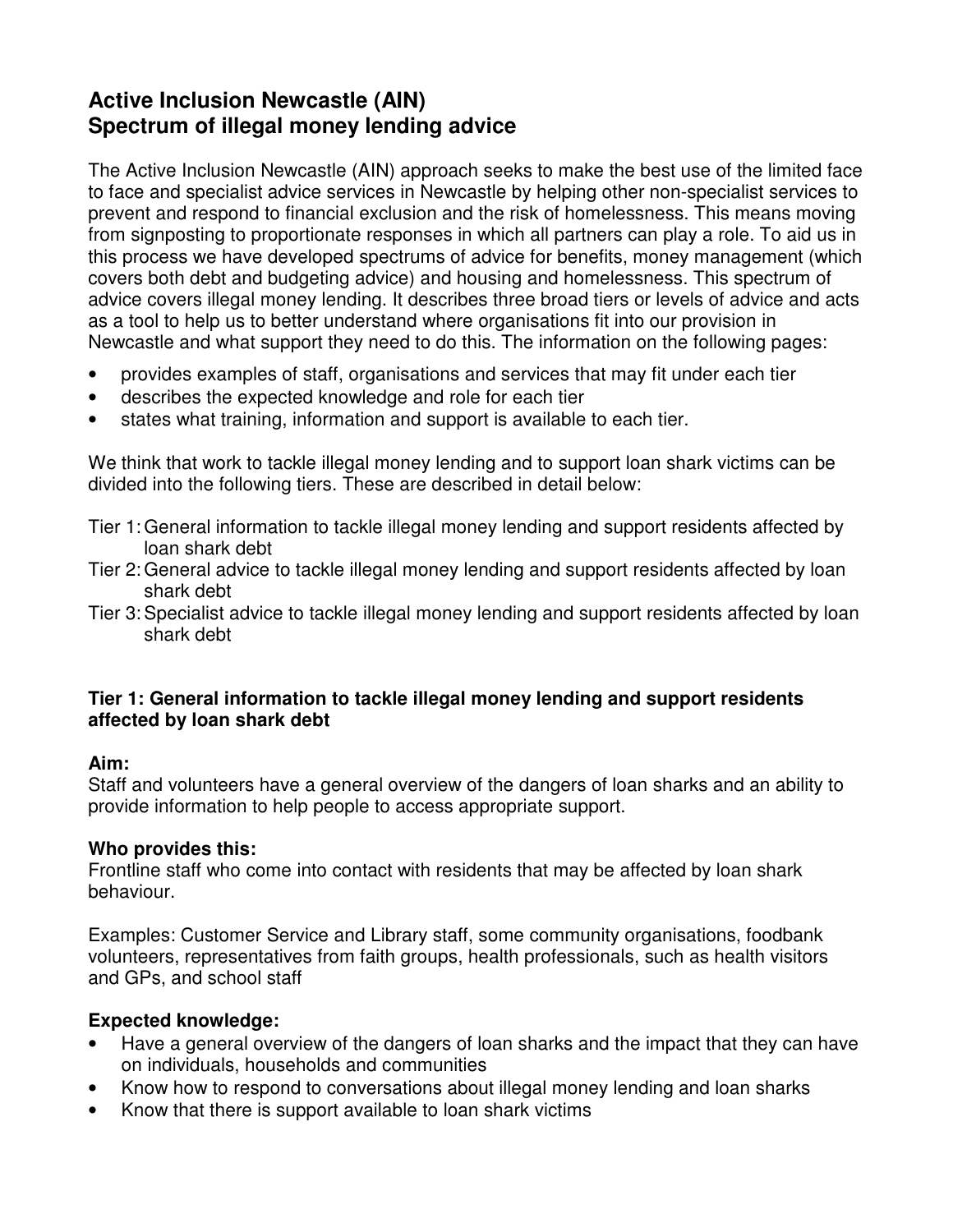- Know how to signpost / refer loan shark victims to the Illegal Money Lending Team for advice or support
- Have a general understanding of the free and trusted debt advice providers in Newcastle and know where to find their contact information
- Know what is meant by the term 'affordable credit' and where to find further information (including contact details) for organisations who provide it

## **Expected role:**

- Be prepared to talk to residents about money worries, particularly the dangers of loan sharks
- Identify some of the 'warning' signs from conversations with residents, which could indicate signs of loan shark activity
- Signpost and / or refer to appropriate services for advice and support. This could include organisations such as the Illegal Money Lending Team or free and impartial debt advice providers
- Pass on information relating to suspected loan shark activity to the relevant organisations

# **Training, information and support:**

- AIN offer toolkits (illegal money lending, affordable credit and debt), Borrow wisely leaflet, Newcastle City Council website, consultancy contact details
- Stop Loan Shark training
- Community Advocate Stop Loan Shark training
- Resources provided by the Illegal Money Lending Team, such as leaflets and postcards
- Personal Finance Education Group money management education materials developed by the Illegal Money Lending Team (this information is wider than the dangers of loan sharks)

#### **Tier 2: General advice to tackle illegal money lending and support residents affected by loan shark debt**

### **Aim:**

Staff and volunteers are able to identify signs of potential loan shark activity, have a good understanding of the different support available for loan shark victims and know how to make meaningful referrals to the Illegal Money Lending Team.

### **Who provides this:**

Frontline staff and volunteers who have an existing relationship with residents and are in a position to identify potential money worries, including signs of loan shark debt.

Examples: Advice and Support Workers, Probation staff, Social Workers, (some) community organisations, debt and other advice providers, supported housing providers

### **Expected knowledge:**

- All knowledge and skills identified in Tier 1
- Be able to identify potential signs of loan shark activity at an individual level. This could be as a result of a conversation with a resident, a change in their behaviour or an inability /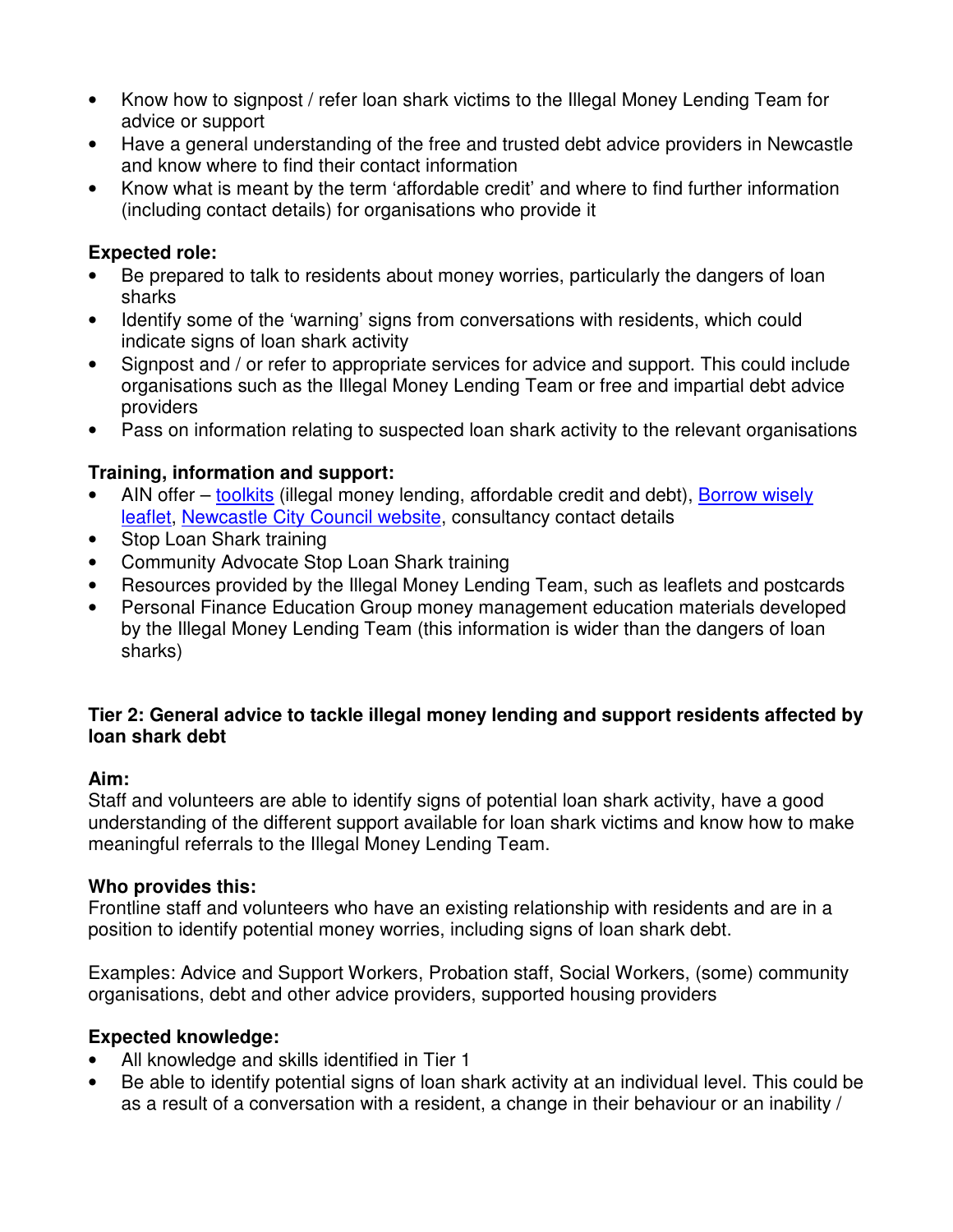unwillingness to produce valuable identification documents, such as a passport, car log book or bank card

- Know how to report suspected loan shark activity to the relevant organisations. This will include providing accurate and as much relevant information as possible, so that officers can follow up on the intelligence provided
- Know what support is available for loan shark victims

## **Expected role:**

- As in Tier 1 plus:
- Identify the warning signs of loan shark activity
- Report suspected loan shark activity to the relevant organisations
- Make referrals to the Illegal Money Lending Team for suspected loan shark victims
- Make referrals to free and impartial debt advice providers, if needed, including providing support to gather any documentation needed for an appointment
- Make referrals to affordable credit providers, if needed
- Make referrals to organisations who can undertake a benefit entitlement check

## **Training, information and support:**

- As outlined in tier 1 plus:
- Enhanced Stop Loan Sharks training
- Information about making appropriate referrals to organisations

### **Tier 3: Specialist advice to tackle illegal money lending and support residents affected by loan shark debt**

### **Aim:**

Specialist organisations to act on and investigate reported or suspected loan shark activity. In addition, some organisations within this tier also hold the power to prosecute loan sharks, as well as being able to provide direct support to loan shark victims.

### **Who provides this:**

Staff who work in specialist roles tasked with acting on and investigating suspected loan shark activity.

Examples: Illegal Money Lending Team, Trading Standards (some elements)

### **Expected knowledge:**

- As in Tiers 1 and 2 plus:
- Know in depth the impact that loan sharks have on individuals, households and communities
- Know how to work with organisations to promote the importance of tackling loan sharks
- Know what different advice provision is available in Newcastle, including debt advice and affordable credit providers, and how to refer residents to this support

# **Expected role:**

• As in Tiers 1 and 2 plus: